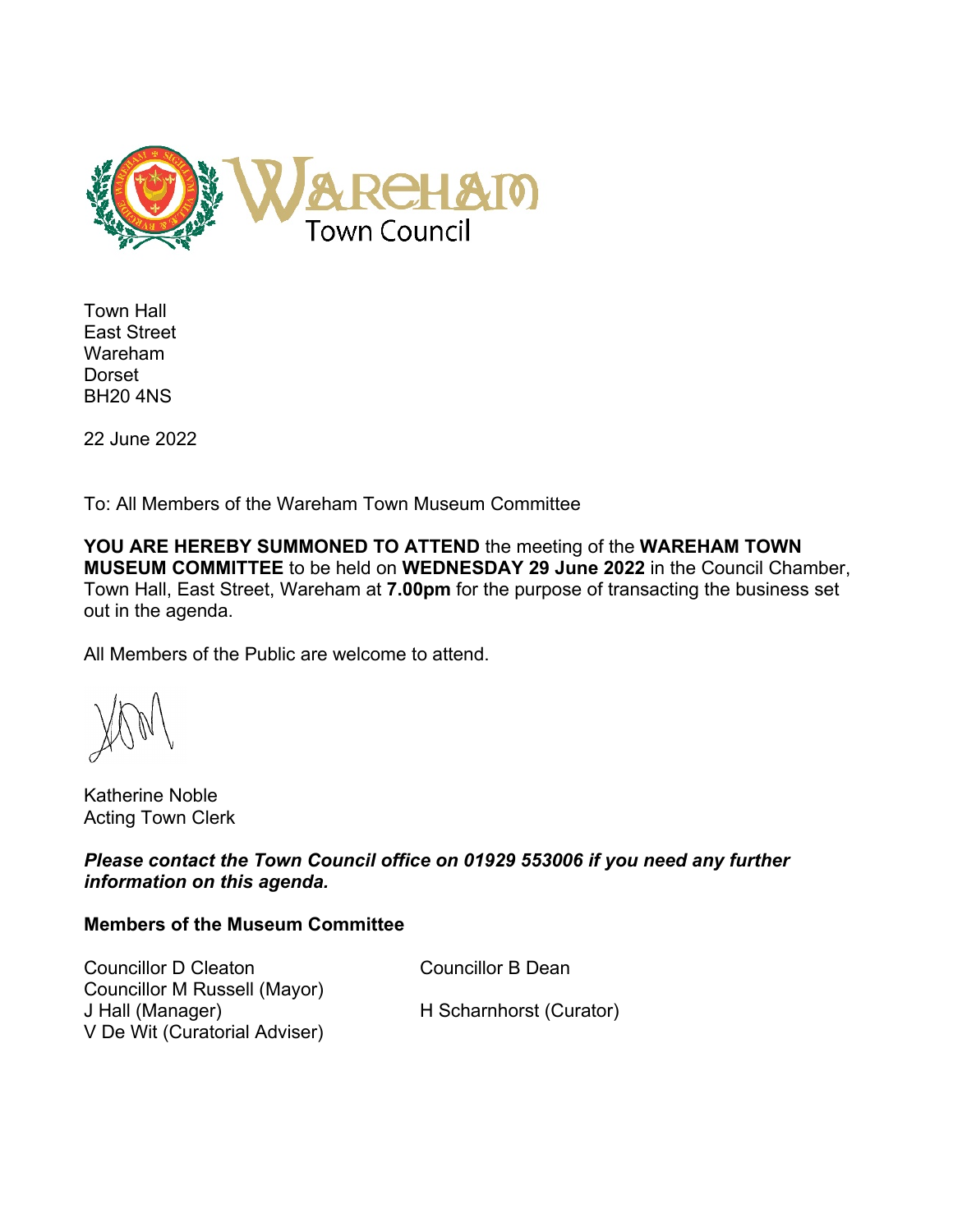

#### **29 June 2022**

#### **1. Election of Chairman**

To elect by resolution the Committee Chairman for the 2022-2023 civic year.

#### **2. Election of Vice-Chairman**

To elect by resolution the Committee Vice-Chairman for the 2022-2023 civic year.

### **3. Election of Committee Members**

Election of volunteers to serve on the Committee for the 2022-2023 civic year.

### **4. Adoption of the Curatorial Advisor**

To appoint the Curatorial Advisor for the 2022-2023 civic year.

#### **5. Apologies for absence**

To receive, and consider for acceptance, apologies for absence. (LGA1972 s85).

### **6. Declarations of interest**

To declare any interests relating to the business of the meeting and receive any dispensation requests from the Clerk. (Localism Act 2011 s29-34).

### **7. Public participation time**

An opportunity for members of the public to raise issues of concern or interest, ask a question, make a statement, present a petition or be part of a deputation. Public participation time will be conducted in accordance with the Council's 'Policy for Public Participation Time' which is limited to 15 minutes, with no individual speaker exceeding a maximum of three minutes each. (LGA1972 s100).

### **8. Confirmation of minutes of previous meeting held on 5 April 2022**

To confirm, as a correct record, the minutes of the previous meeting of the Committee (LGA1972 sch12).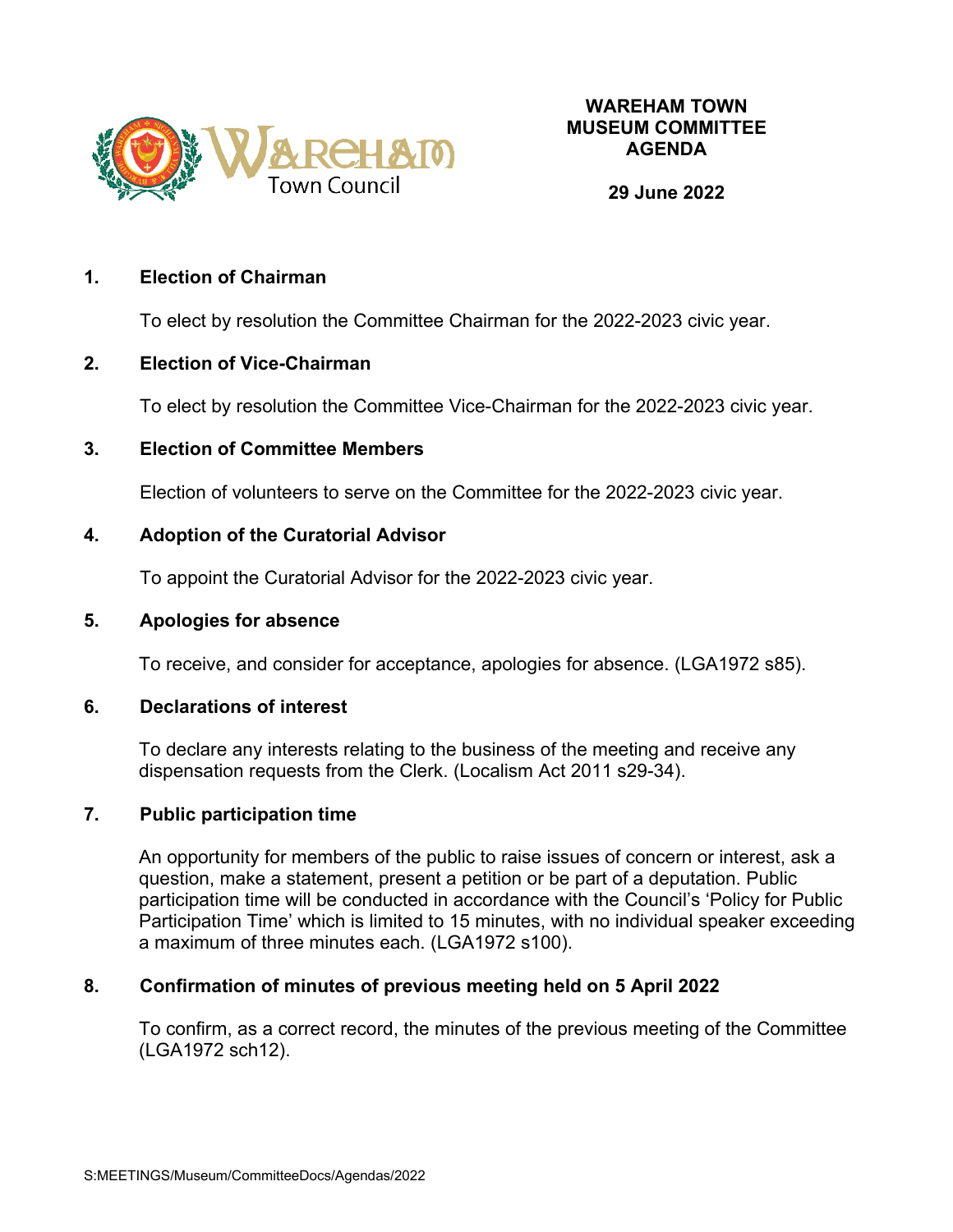## **9. Matters arising from the minutes of the last meeting held on 5 April 2022**

To consider any matters arising from the previous minutes of the Committee.

#### **10. Reports by Committee members**

To receive reports of Committee members and those who represent the Museum on outside bodies: *Report of the Curator Report of the Manager Report of the Webmaster*

#### **11. Health and Safety**

To receive Health and Safety update.

#### **12. Annual Budget review**

To receive the budget comparison report for 2021/22.

#### **13. Budget**

To receive budget update including breakdown of cash/card income payments.

## **14. Events**

Update on what the Museum will be doing during the year.

### **15. Lighting Survey**

To receive verbal report.

### **16. Any other items the Chairman deems urgent**

For report, information or for the agenda at the next meeting of the Museum Committee.

### **17. Date of next meeting**

To note the date of the next meeting scheduled for **Wednesday 21 September 2022 at 7.00pm in the Council Chamber.**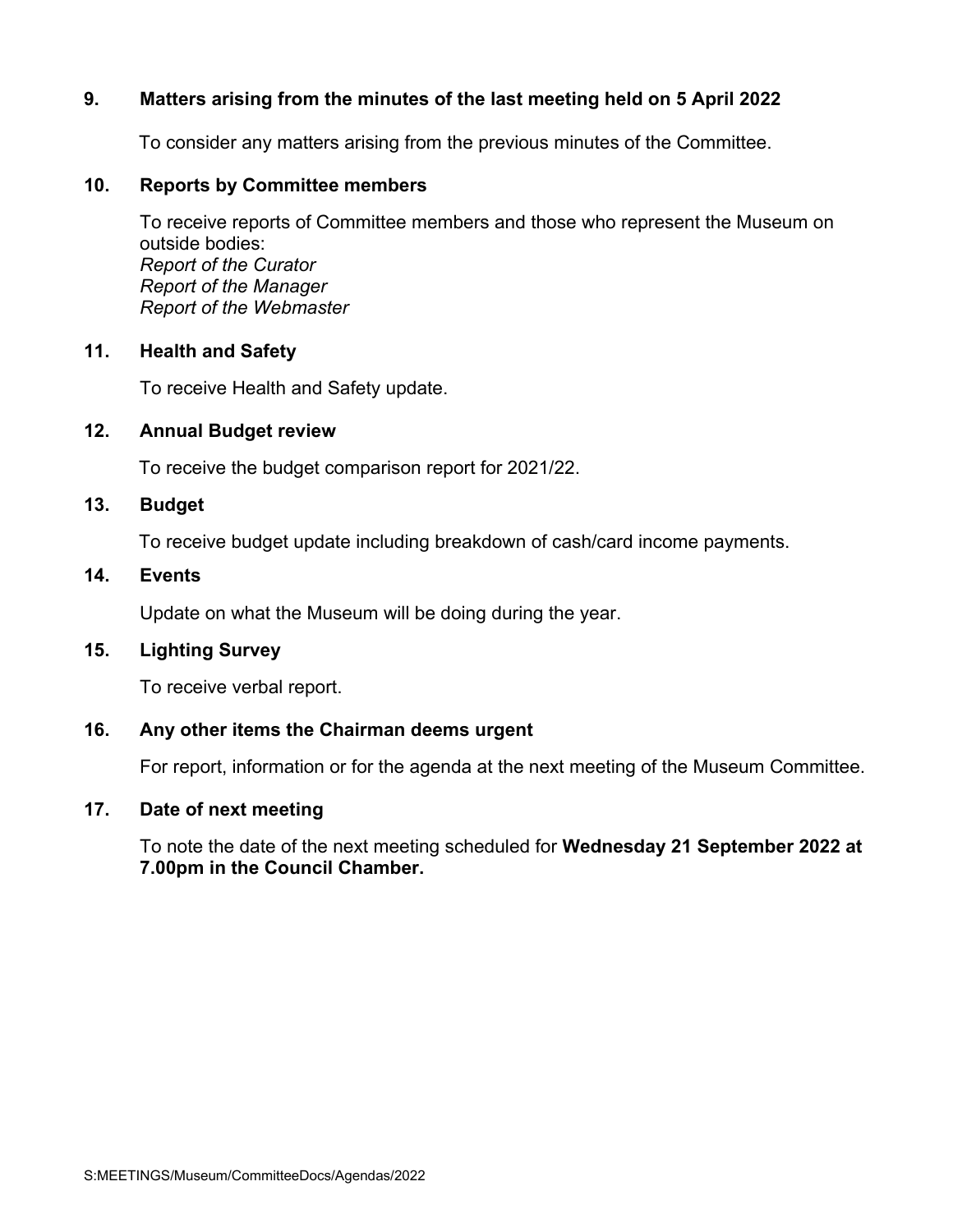

**Minutes of a meeting of the Museum Committee held on 5 April 2022 in the Council Chamber, Town Hall, East St, Wareham at 7.00pm.**

**Committee Members Present:** Councillor B Dean (Vice Chairman), B Buxton, V de Wit, A Dominy, N Dominy, J Hall (Manager), G Hennell, H Scharnhorst (Curator)

**Officers Present:** K Noble, Acting Town Clerk

## **464. Apologies for absence**

Apologies were received from Councillors D Cleaton and K Green.

## **465. Declarations of interest**

There were no declarations of interest.

## **466. Public participation time**

There were no members of the public present.

## **467. Confirmation of the minutes of the meeting held on 3 November 2021**

**Resolved** that the minutes of the meeting held on 3 November 2021 be confirmed as a correct record and approved and signed by the Chairman.

#### **468. Matters arising**

Item 257 – the Museum Manager requested a copy of the priced stock check.

## **469. Reports by Committee members**

- a) Report of the Curator (as appended to these minutes).
- b) Report of the Manager (as appended to these minutes).
- c) Report of the Webmaster (as appended to these minutes).

# **470. Health and Safety Risk Assessment**

Volunteers have attended training. The paperwork was still to be completed. No specific covid measures were in place as it would be up to the individual volunteers, although hand sanitiser was available and the screen was still in place.

## **471. Accreditation**

The application was submitted at the end of March and a response had been received and a copy of the signed minutes and budgets were required. A decision should made in a couple of months.

# **472. Museum opening day and event details**

The opening would be on 16 April and the Mayor would cut the ribbon. The event in the Corn Exchange would be held between 10 am-Midday and would include colouring for children, raffle, artefacts that could be touched, refreshments and a crown competition.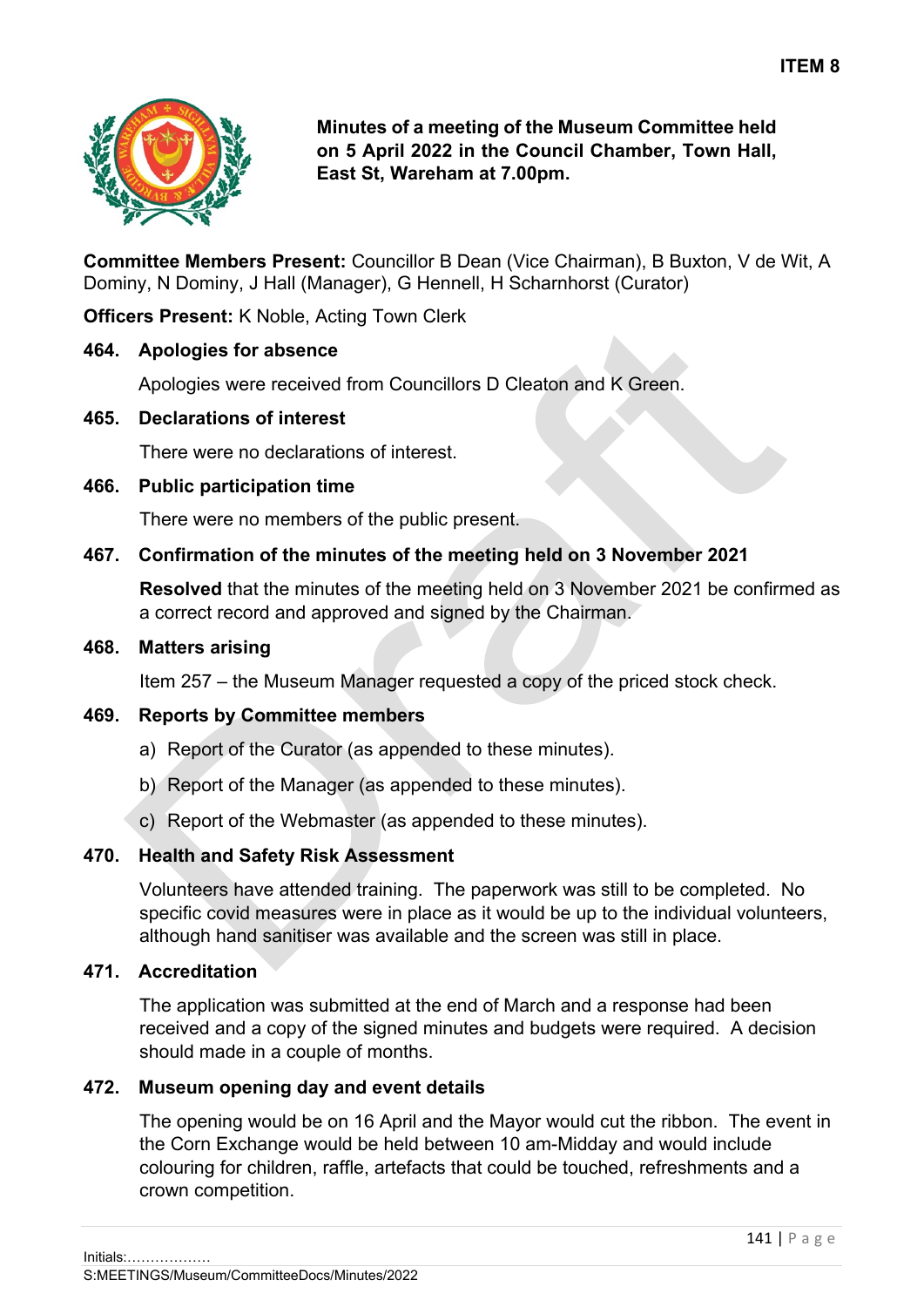There was a new display of Jubilee Celebrations and a few tweaks had been made around the Museum.

## **473. Santa's Grotto**

This was a very successful event and approximately 150 children attended. Everyone was very respectful of the Museum and there were no issues. The Father Christmas Committee have asked if the Santa's Grotto could be held in the Museum again this year. If it is agreed a donation would be requested.

**Resolved** that a recommendation was made to Council to agree to the request to hold the Santa's Grotto in the Museum this year.

## **474. Purchasing of equipment**

Instead of purchasing a touch screen, a tablet in a stand had been purchased for the Jurassic Coast display. A media unit had been purchased as well as an external drive and guillotine.

It was hoped the card machine would also arrive before the opening.

## **475. Training**

27 volunteers had been trained, with 4 more volunteers to undertake the training.

## **476. Wi-Fi**

The Wi-Fi needs improving in the Museum for the new equipment to work well. Unfortunately, the cost would be approximately £150 for a booster and at this stage it is not known if this would be sufficient or if a second would be needed. V De Wit confirmed that a small grant of £300 from Dorset Council could be made to cover this cost.

**Resolved** that the Museum Manager would make an application for a small grant once a confirmed quotation is received.

# **477. Notification of events in the Town Hall**

When events take place in the Corn Exchange, it often increases the footfall in the Museum and sometimes more volunteers were required. It was requested that the Museum Manager be notified of any public events, if possible, so rotas can be altered if necessary.

## **478. Budgets**

A query was raised regarding the security alarm budget, this would be checked with the Finance Officer.

It was noted that the income was very good, considering the Museum had only opened for half the year.

# **479. Town Hall locking up protocol**

The approved protocol was accepted with the words 'check of areas used' to be included. It was requested that key holders are shown how to secure the windows and fire doors.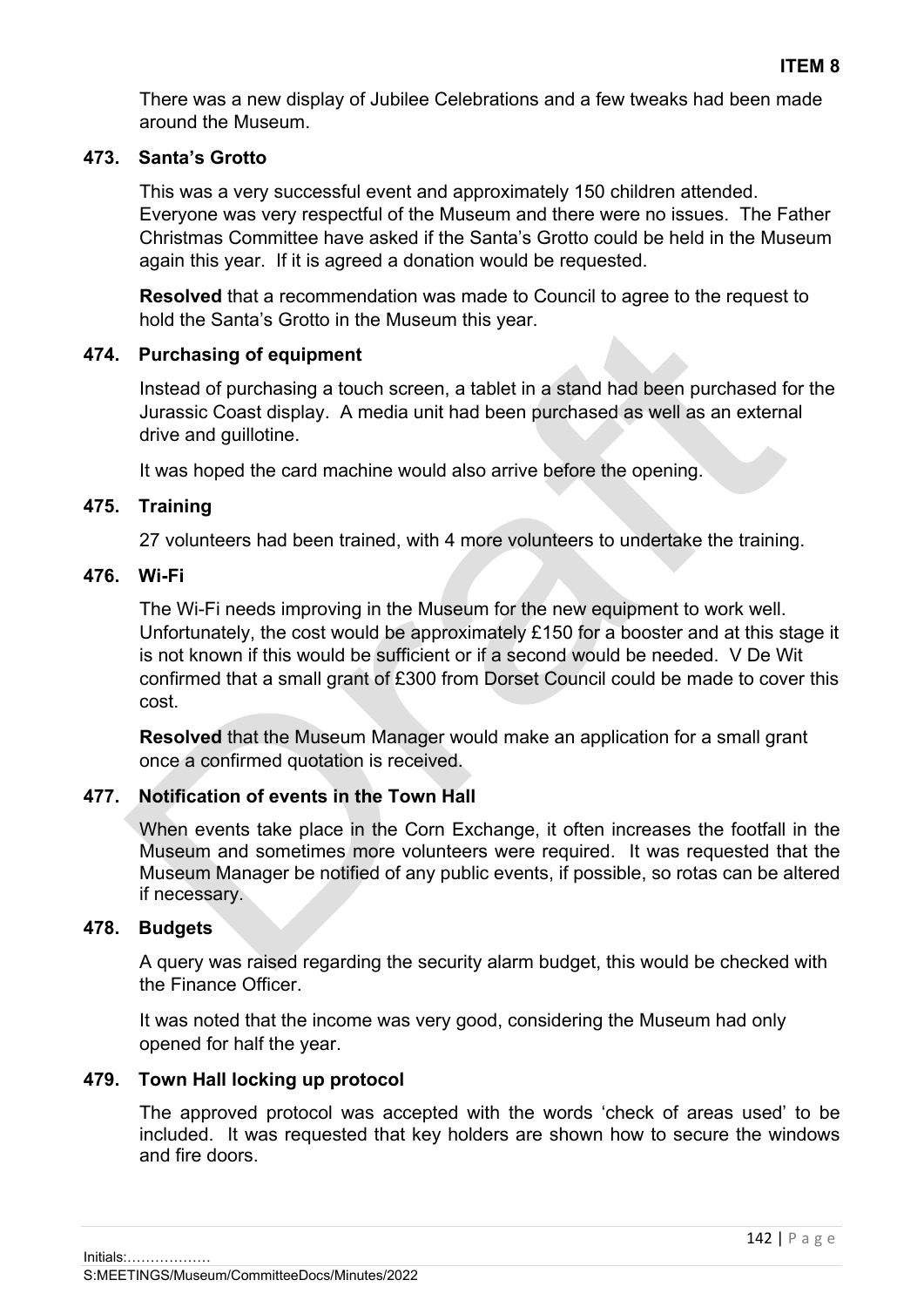Concerns were raised that hall users don't follow the same procedures and it was confirmed the booking procedures are going to be reviewed.

# **480. Any other items the Chairman deems urgent**

There were no matters of urgency.

# **481. Date of next meeting**

The next meeting is scheduled for 29 June 2022 at 7pm.

Chairman…………………………….. Date……………………….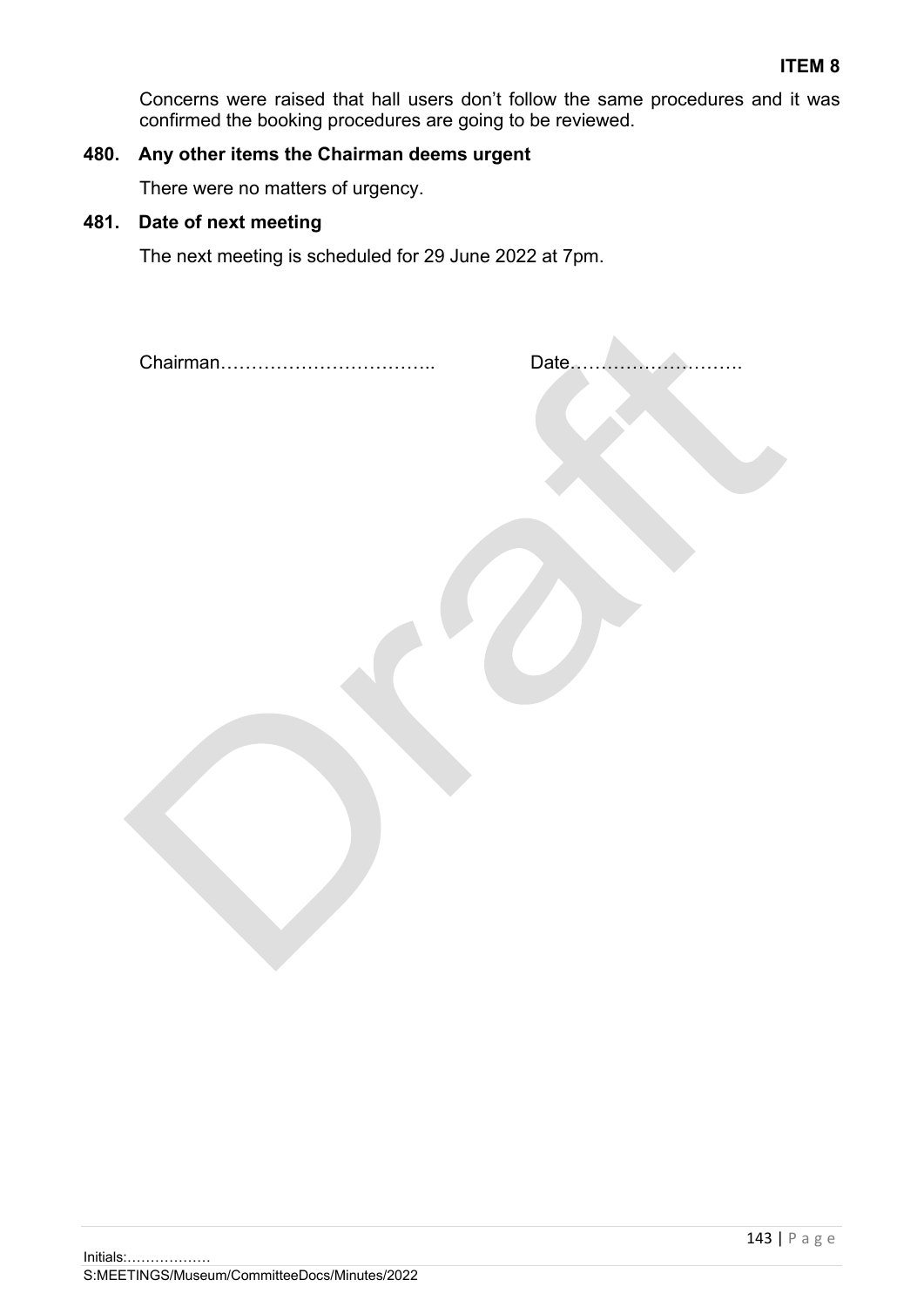#### **Heather Scharnhorst**

- We have had a very successful winter, working on new displays and performing a complete clean of the museum storeroom.
- We have welcomed a new volunteer to our Monday night sessions and now have 5 regular volunteers attending every week.
- Over the winter we have been working with some local researchers looking at the history of clay mining and the impact on Wareham and its residents. We are hoping to continue this work over the coming year and plan to have a new display and exhibition in 2023.
- During the clear of the storeroom we identified a number of objects that were in need of treatment. The taxidermy has now been rehomed at Bournemouth Natural History Society and items with woodworm or mould have been treated in house. We will continue to monitor our items and act as need to protect them.

We are now ready to go for the new season and I would like to thank everyone, especially Ben, Gill, Lisa, Janet and Nigel for all their work.

| Facebook update                         |
|-----------------------------------------|
| 319 page likes                          |
| 359 followers                           |
| Page insights $1/03 - 28/03$            |
| Post reach 866                          |
| Post engagements (likes, shares etc) 25 |
| New page likes 1                        |
|                                         |

# **Museum Manager's Report 5th April 2022**

By the time this is read at the Committee meeting, all our volunteers will have been trained, and we have more volunteers than shifts available, which is heartening, but a logistical nightmare to keep everyone happy.

We will be opening as usual on 16<sup>th</sup> April, and the Mayor will do the honours at 10am. There will be an event in the Corn Exchange to celebrate the occasion from 10am to noon.

There are still various problems to be ironed out, but I hope they will be resolved with the help of the Council staff.

It has been a long winter, but we can see light at the end of the tunnel, and all of a sudden, the Museum season is upon us. Let's hope it's a good one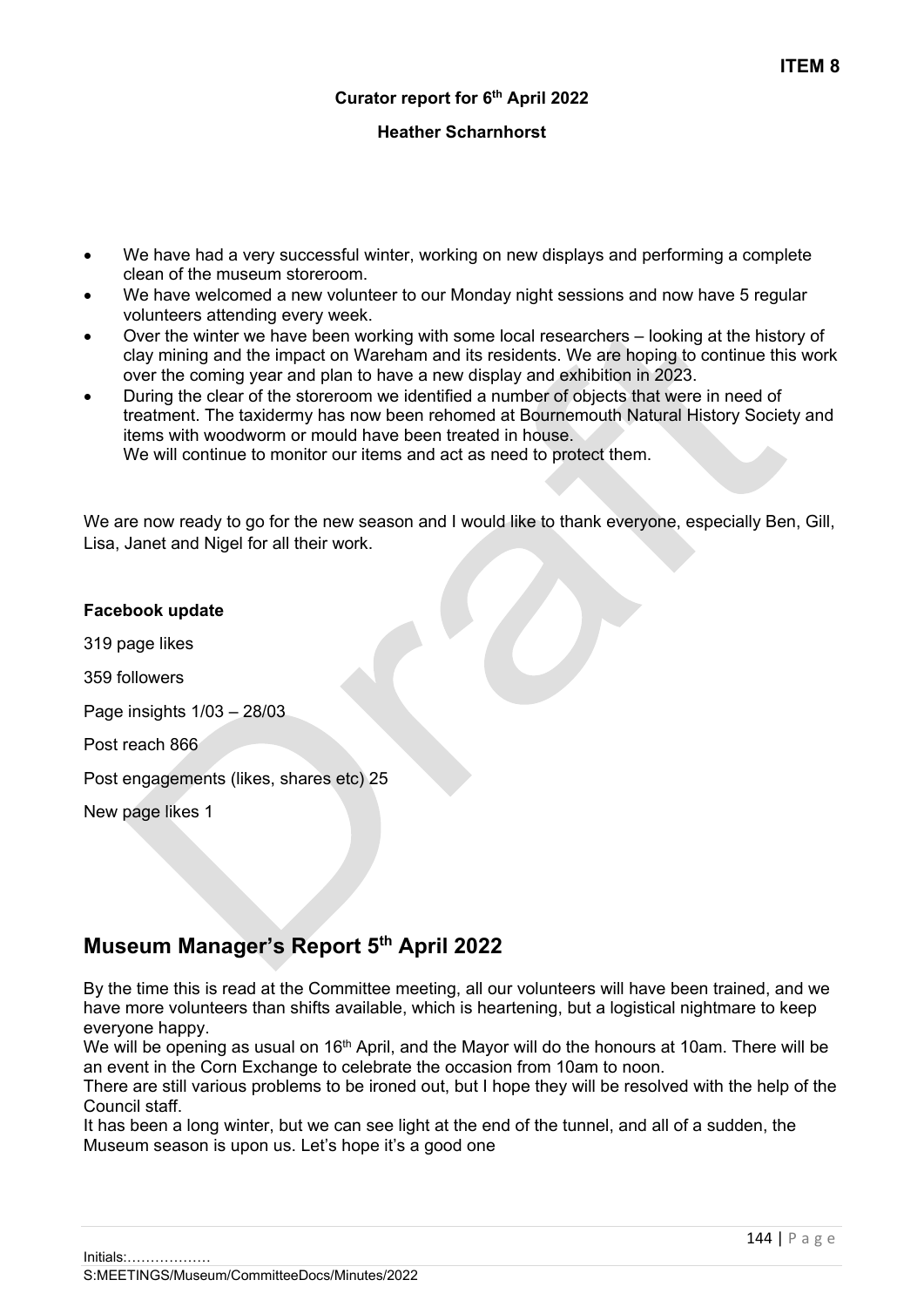# **Wareham Town Museum Website Report: April 2022 Report by Website Manager: John Hale** *Brief information & work done on the site since last Committee Meeting*

#### **Statistics:**

Page Views since last meeting: 1,014 (189 days ago) Average Pages viewed per session: 1.74 New Visitors: 467

## **Website Users/Pageviews since last Committee Meeting:**

#### **Demographics:**

UK: 77.8%; China: 9.94%; US: 2.75%; Canada: 1.06%; Belgium: 0.85%; Germany: 0.85%

#### **System:**

Desktop: 49%; Mobile: 44% (of which Android: 58%, iOS: 42%); Tablets: 7%

## **Updates to the WTM website since last Committee Meeting:**

#### 2021-09-: **Committee Meeting**

2021-09-23: Team page: Remove Sept Committee meeting date 2021-10-26: Home page: Construct and insert End of Season celebration panel 2021-10-31: Home page: Remove End of Season celebration panel 2021-10-31: Home page: Replace 'Open' panel with reworded Closed for Winter panel 2021-10-31: Home page: Hours and Days of opening panel: Add 'Currently Closed' 2021-10-31: Location page: Amend wording to reflect museum closed until Easter 2022 2021-11-19: Team page: Delete old Committee meeting date and insert new one 2021-11-19: Team page: Insert new Committee member in table 2022-02-05: Edit and Remake WTM Video DVD to exclude penultimate sequence 2022-02-06: Upload and Link mp4 version of video from website; Remake new caption stream 2022-02-06: Home page: Link new video version and change its panel wording 2022-02-07: Home page: Further adjustments to embedded YouTube mp4 file 2022-02-08: Home page: Insert 2022 Opening and Closing dates to two panels 2022-02-08: Location page: Insert 2022 Opening and Closing dates plus alter wording in panel 2022-02-08: Team page: Insert future Committee meeting dates into panel 2022-02-11: Volunteering page: Amend phone number 2022-02-11: Home page: Design Museum News graphic, insert and link report to it 2022-03-21: Team page: Change next Committee meeting date 2022-04-05: **Committee Meeting \_\_\_\_\_\_\_\_\_\_\_\_\_\_\_\_\_\_\_\_\_\_\_\_\_\_\_\_\_\_\_\_\_\_\_\_\_\_**  J

John Hale 29th March 2022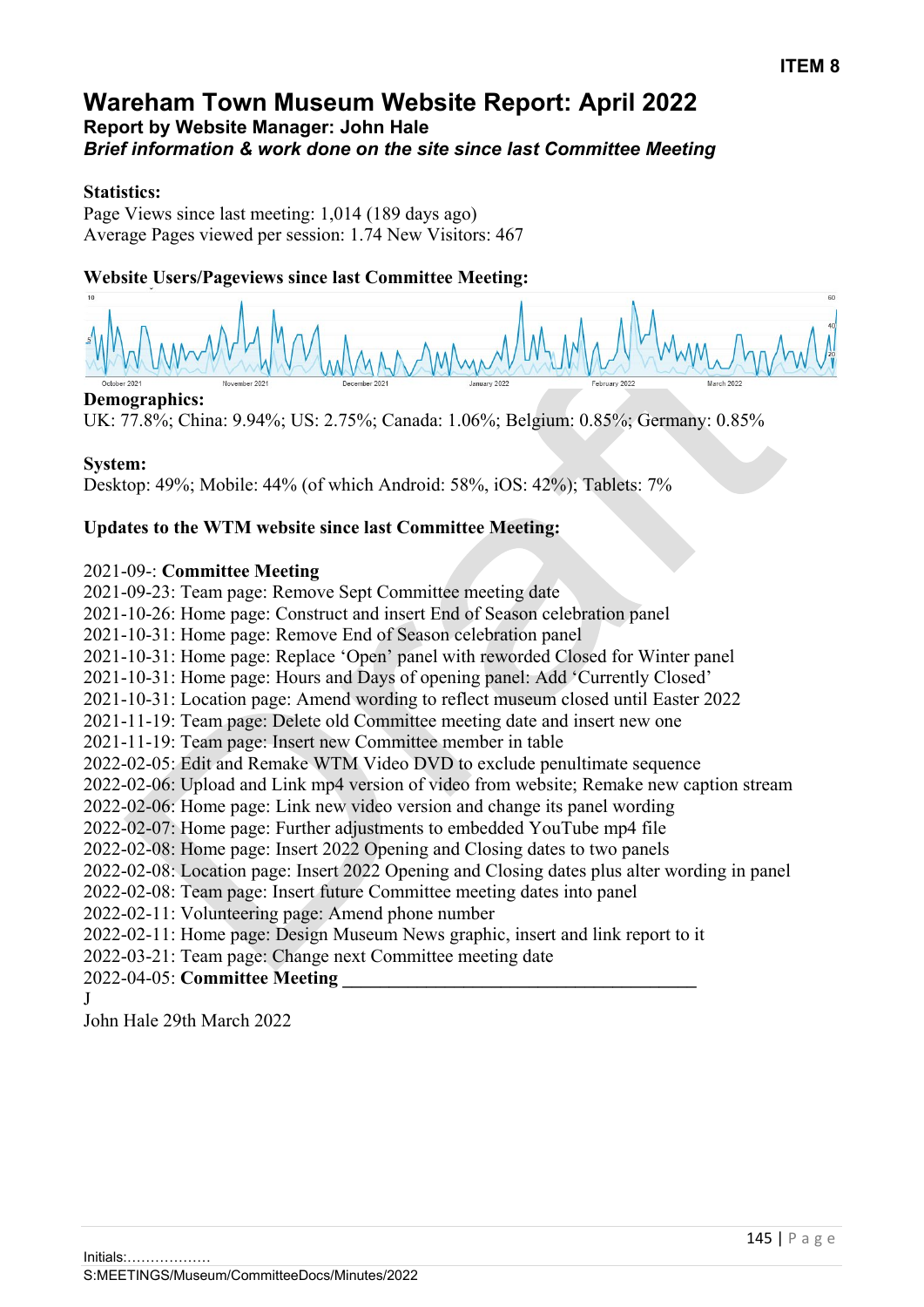#### **Curator report for 29th June 2022 Heather Scharnhorst**

We were approached to take part in the project Hardy's Wessex, which is running across several museums in Dorset, to put together a display showing the link between Thomas Hardy and Wareham.

This is now in place and will be running until the end of October – many thanks to Ben Buxton for putting this together.

- A new children's colouring area has now been created at the back of the museum and is free for anyone to use – it also includes a fossil discovery box that we currently have on loan.
- The Monday night volunteers have been busy learning about how we document our new donations and making great progress on our backlog from lockdown.
- We have welcomed several groups to the museum as prearranged visits, thank you to all the volunteers who have supported these visits.
- Myself and Bob supported the 175 year anniversary of the opening of the railway between Southampton and Dorchester. Although we had no takers for our walks we are now ready to go with pre planned walks and will be holding some over the summer. We will also be offering gift vouchers for visitors to purchase for a led walk around the town.

#### **Facebook update**

326 page likes 367 followers Page insights 25/05 – 22/06 Post reach 2656 Post engagements (likes, shares etc) 181 New page likes 2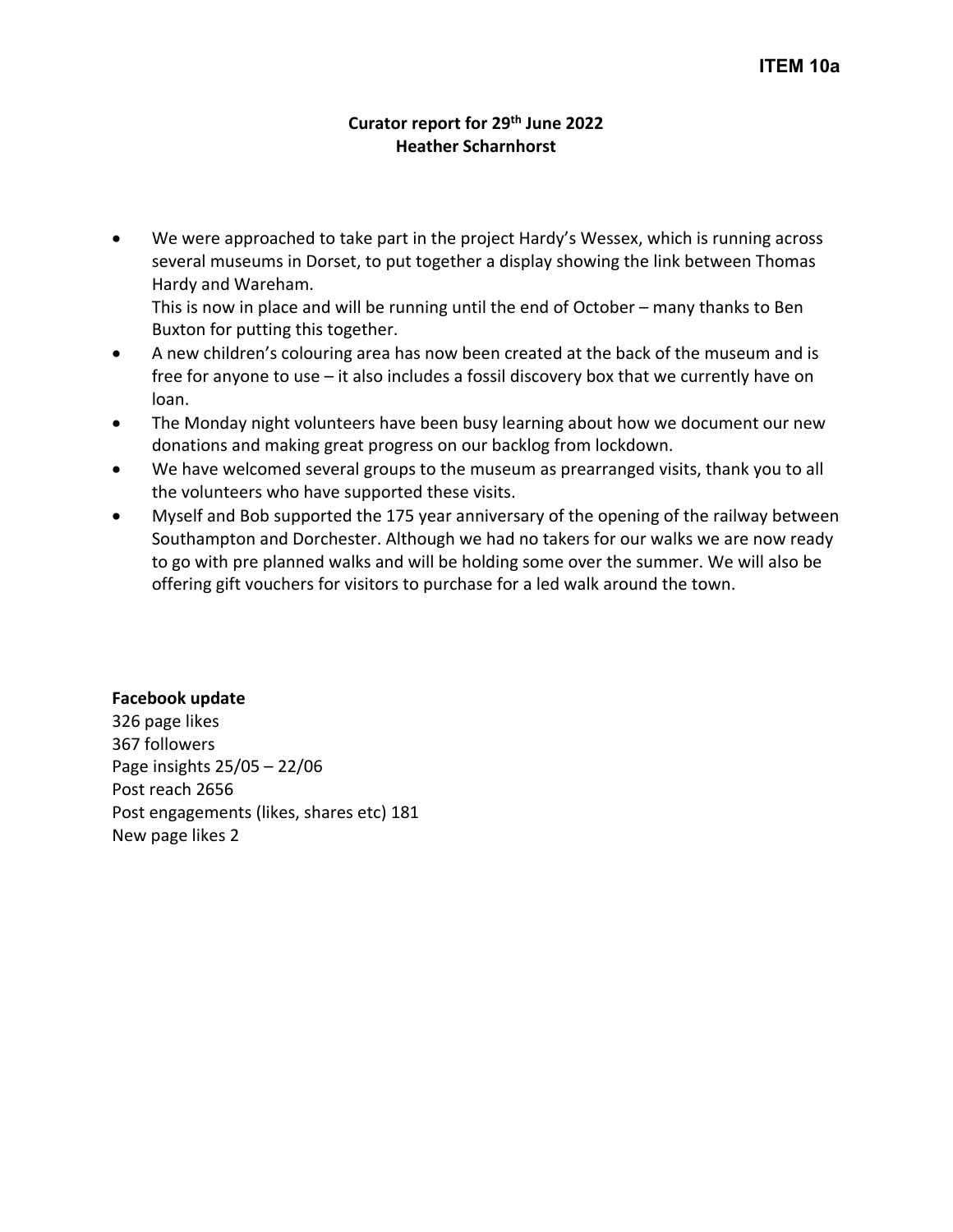# **Museum Manager's Report 29th June 2022**

We have had a very good start to our season, with over 1500 visitors so far. We have very keen volunteers, who are very willing to spare their time for the Museum, and I have had no problem in filling the shifts.

Various youth groups have already visited our Museum, and the Walls accompanied and well informed by the volunteers.

There is much discussion on how to raise the profile of the Museum, and volunteers wish to take part in various events like the Carnival this year.

I feel it will be a successful year this year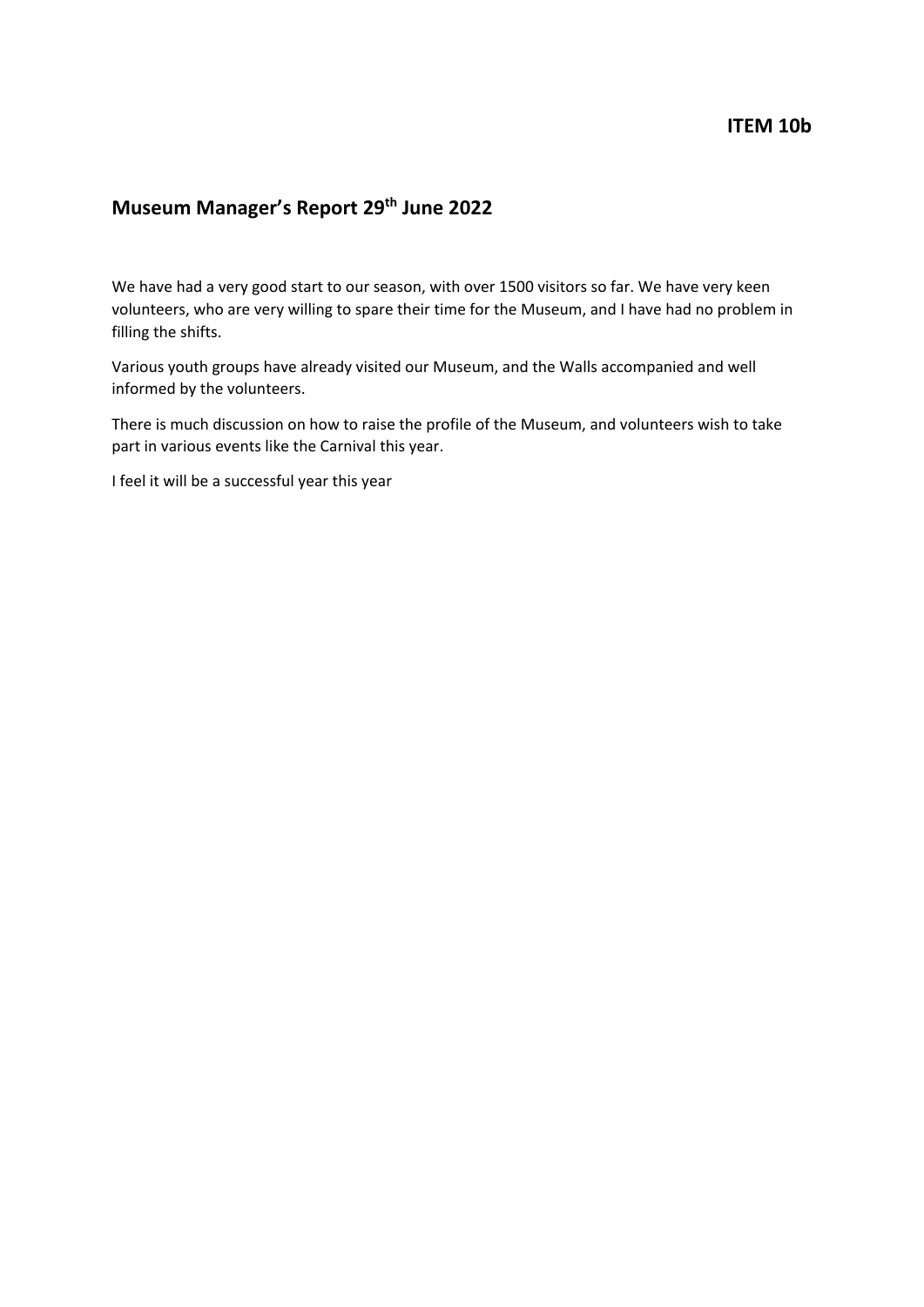# for Museum

Comparison between 01/04/21 and 31/03/22 inclusive. Includes due and unpaid transactions.

|                     |               | 2022/2023 | <b>Reserve</b> | <b>Actual Net</b> | <b>Balance</b> |
|---------------------|---------------|-----------|----------------|-------------------|----------------|
| <b>INCOME</b>       |               |           |                |                   |                |
| <b>Museum</b>       |               |           |                |                   |                |
| 600                 | Donations     | £1,000.00 | £0.00          | £1,059.85         | £59.85         |
| 610                 | Events        | £0.00     | £0.00          | £243.65           | £243.65        |
| 620                 | Sales Income  | £1,000.00 | £0.00          | £880.11           | $-E119.89$     |
| 630                 | Sundry income | £0.00     | £0.00          | £0.00             | £0.00          |
| <b>Total Museum</b> |               | £2,000.00 | £0.00          | £2,183.61         | £183.61        |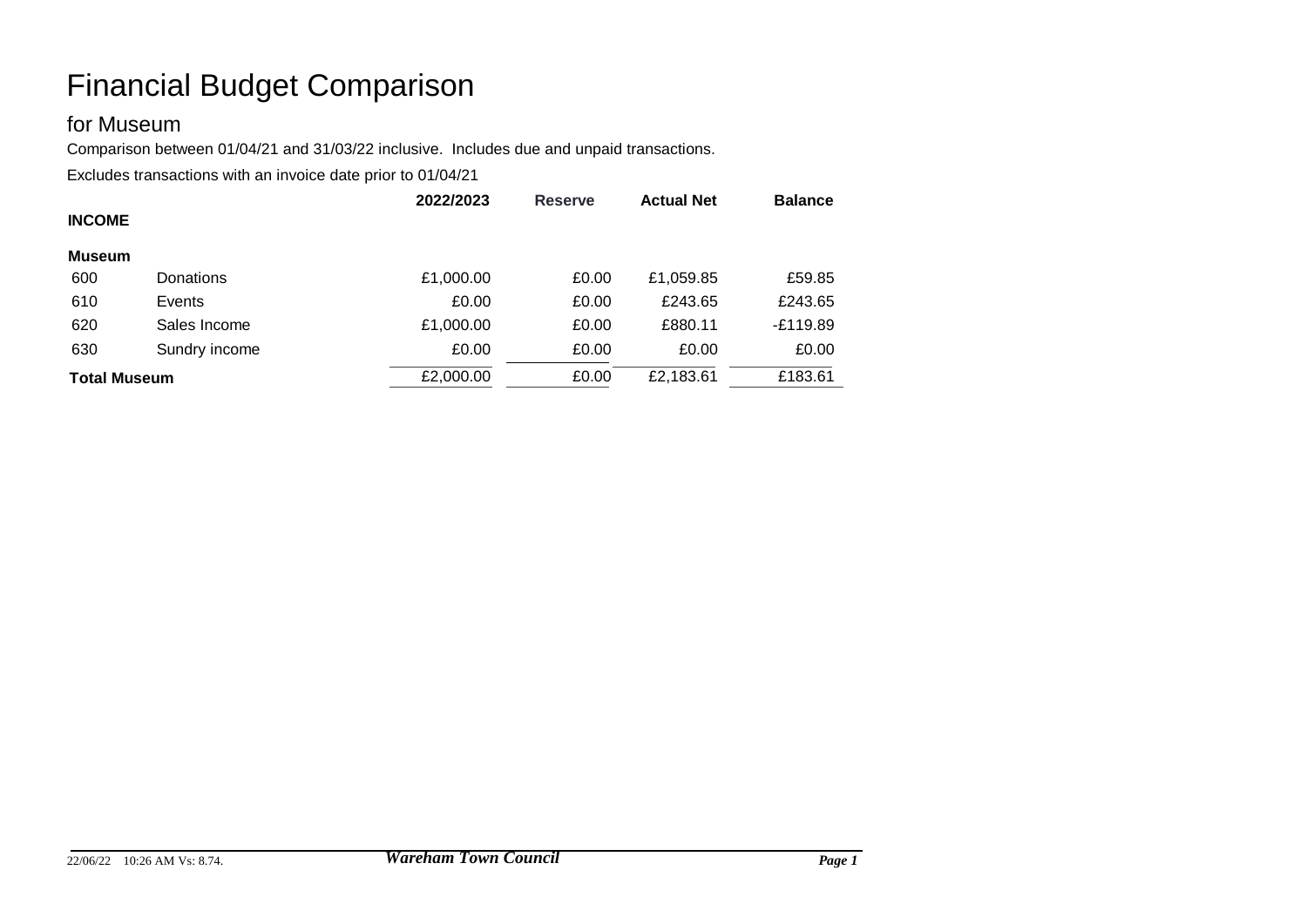# for Museum

Comparison between 01/04/21 and 31/03/22 inclusive. Includes due and unpaid transactions.

|                     |                                       | 2022/2023<br><b>Reserve</b> |       | <b>Actual Net</b> | <b>Balance</b> |  |  |
|---------------------|---------------------------------------|-----------------------------|-------|-------------------|----------------|--|--|
| <b>EXPENDITURE</b>  |                                       |                             |       |                   |                |  |  |
| <b>Museum</b>       |                                       |                             |       |                   |                |  |  |
| 6000                | <b>Museum Rates</b>                   | £2,000.00                   | £0.00 | £1,497.00         | £503.00        |  |  |
| 6100                | <b>Museum Events</b>                  | £300.00                     | £0.00 | £135.00           | £165.00        |  |  |
| 6110                | Museum Telephone                      | £200.00                     | £0.00 | £107.57           | £92.43         |  |  |
| 6120                | <b>Museum Stationery</b>              | £100.00                     | £0.00 | £42.31            | £57.69         |  |  |
| 6130                | <b>Museum Security Alarm</b>          | £500.00                     | £0.00 | $-E330.00$        | £830.00        |  |  |
| 6140                | Museum Stock for Resale               |                             |       |                   |                |  |  |
| 6140/1              |                                       | £500.00                     | £0.00 | £270.05           | £229.95        |  |  |
| 6140                | Total                                 | £500.00                     | £0.00 | £270.05           | £229.95        |  |  |
| 6145                | Commission on credit card sales       | £0.00                       | £0.00 | £0.00             | £0.00          |  |  |
| 6150                | <b>Museum Subscriptions</b>           | £150.00                     | £0.00 | £87.39            | £62.61         |  |  |
| 6160                | <b>Museum Equipment New</b>           |                             |       |                   |                |  |  |
| 6160/1              | <b>Display Cabinet Reserve</b>        | £250.00                     | £0.00 | £0.00             | £250.00        |  |  |
| 6160/2              | Museum New Equipment General          | £500.00                     | £0.00 | £329.93           | £170.07        |  |  |
| 6160                | Total                                 | £750.00                     | £0.00 | £329.93           | £420.07        |  |  |
| 6170                | <b>Museum Equipment Maintenance</b>   | £250.00                     | £0.00 | £0.00             | £250.00        |  |  |
| 6175                | Museum<br>Cleaning/Maint/Improvements | £175.00                     | £0.00 | £0.00             | £175.00        |  |  |
| 6180                | <b>Museum Training</b>                | £180.00                     | £0.00 | £0.00             | £180.00        |  |  |
| 6185                | Museum Signage                        | £200.00                     | £0.00 | £0.00             | £200.00        |  |  |
| 6190                | Museum Mileage                        | £50.00                      | £0.00 | £15.90            | £34.10         |  |  |
| 6195                | <b>Museum Sundries</b>                | £25.00                      | £0.00 | £0.00             | £25.00         |  |  |
| 6200                | <b>Covid Requirements</b>             | £0.00                       | £0.00 | £190.83           | $-E190.83$     |  |  |
| <b>Total Museum</b> |                                       | £5,380.00                   | £0.00 | £2,345.98         | £3,034.02      |  |  |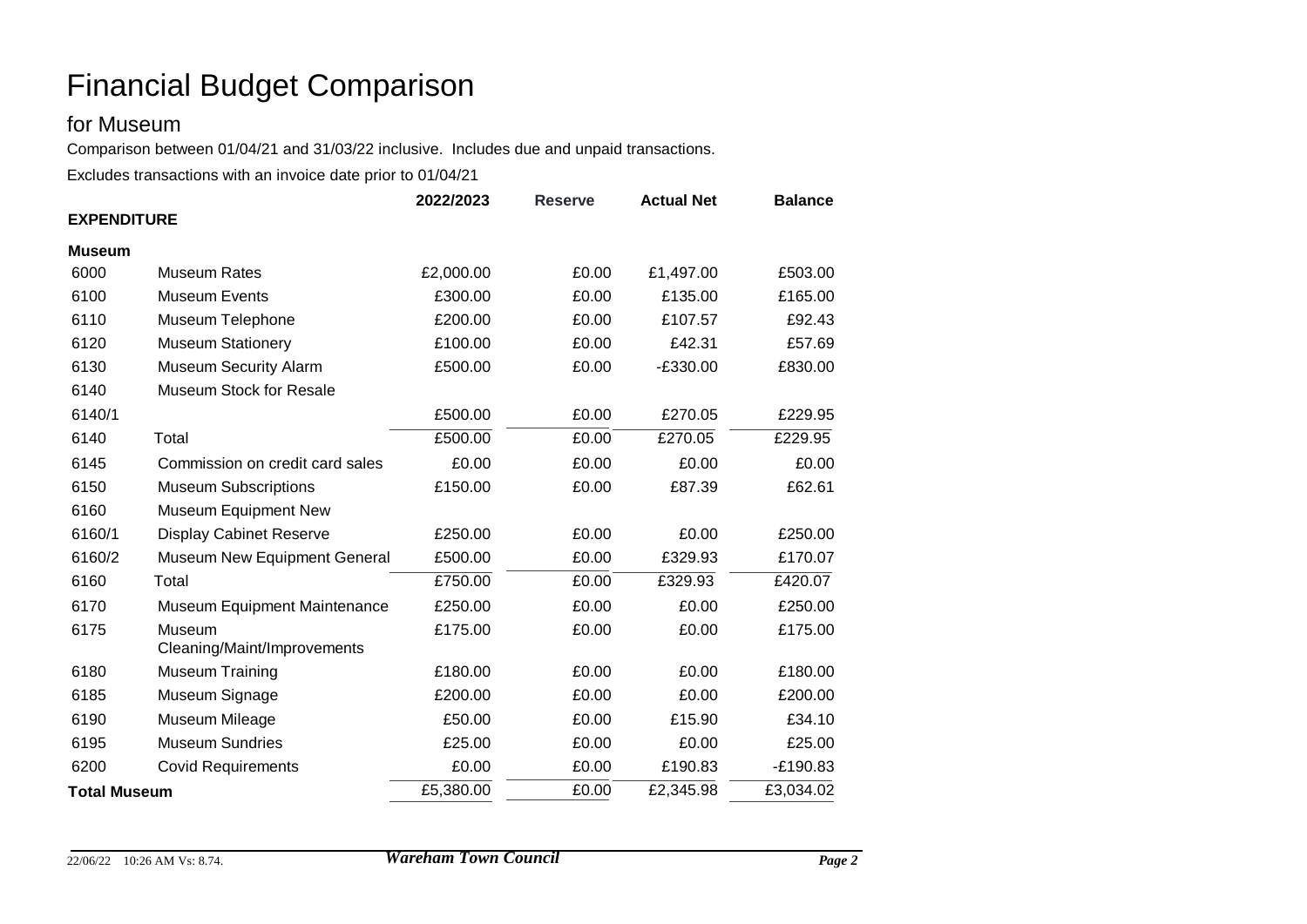# for Museum

Comparison between 01/04/22 and 22/06/22 inclusive. Includes due and unpaid transactions.

|                     |               | 2022/2023 | <b>Reserve</b> | <b>Actual Net</b> | <b>Balance</b> |
|---------------------|---------------|-----------|----------------|-------------------|----------------|
| <b>INCOME</b>       |               |           |                |                   |                |
| <b>Museum</b>       |               |           |                |                   |                |
| 600                 | Donations     | £1,000.00 | £0.00          | £227.31           | -£772.69       |
| 610                 | Events        | £0.00     | £0.00          | £152.06           | £152.06        |
| 620                 | Sales Income  | £1,000.00 | £0.00          | £302.21           | -£697.79       |
| 630                 | Sundry income | £0.00     | £0.00          | £300.00           | £300.00        |
| <b>Total Museum</b> |               | £2,000.00 | £0.00          | £981.58           | $-E1,018.42$   |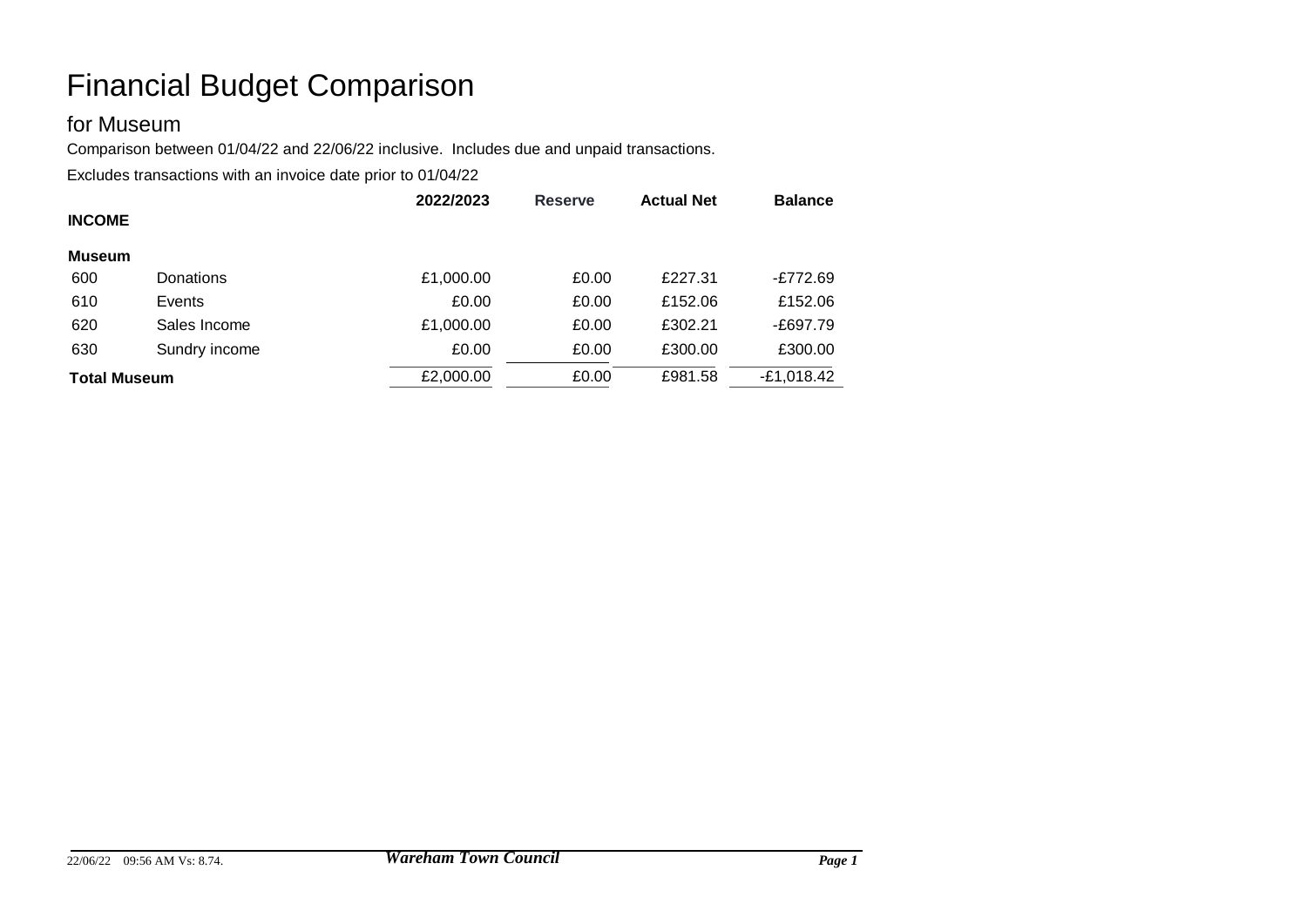# for Museum

Comparison between 01/04/22 and 22/06/22 inclusive. Includes due and unpaid transactions.

|                     |                                       | 2022/2023<br><b>Reserve</b> |       | <b>Actual Net</b> | <b>Balance</b> |  |  |
|---------------------|---------------------------------------|-----------------------------|-------|-------------------|----------------|--|--|
| <b>EXPENDITURE</b>  |                                       |                             |       |                   |                |  |  |
| <b>Museum</b>       |                                       |                             |       |                   |                |  |  |
| 6000                | <b>Museum Rates</b>                   | £2,000.00                   | £0.00 | £447.00           | £1,553.00      |  |  |
| 6100                | <b>Museum Events</b>                  | £300.00                     | £0.00 | £0.00             | £300.00        |  |  |
| 6110                | Museum Telephone                      | £200.00                     | £0.00 | £0.00             | £200.00        |  |  |
| 6120                | <b>Museum Stationery</b>              | £100.00                     | £0.00 | £114.48           | $-E14.48$      |  |  |
| 6130                | <b>Museum Security Alarm</b>          | £500.00                     | £0.00 | £0.00             | £500.00        |  |  |
| 6140                | Museum Stock for Resale               |                             |       |                   |                |  |  |
| 6140/1              |                                       | £500.00                     | £0.00 | £109.30           | £390.70        |  |  |
| 6140                | Total                                 | £500.00                     | £0.00 | £109.30           | £390.70        |  |  |
| 6145                | Commission on credit card sales       | £0.00                       | £0.00 | £2.38             | $-E2.38$       |  |  |
| 6150                | <b>Museum Subscriptions</b>           | £150.00                     | £0.00 | £104.17           | £45.83         |  |  |
| 6160                | Museum Equipment New                  |                             |       |                   |                |  |  |
| 6160/1              | <b>Display Cabinet Reserve</b>        | £250.00                     | £0.00 | £0.00             | £250.00        |  |  |
| 6160/2              | Museum New Equipment General          | £500.00                     | £0.00 | £406.30           | £93.70         |  |  |
| 6160                | Total                                 | £750.00                     | £0.00 | £406.30           | £343.70        |  |  |
| 6170                | <b>Museum Equipment Maintenance</b>   | £250.00                     | £0.00 | £20.35            | £229.65        |  |  |
| 6175                | Museum<br>Cleaning/Maint/Improvements | £175.00                     | £0.00 | £61.08            | £113.92        |  |  |
| 6180                | <b>Museum Training</b>                | £180.00                     | £0.00 | £0.00             | £180.00        |  |  |
| 6185                | Museum Signage                        | £200.00                     | £0.00 | £0.00             | £200.00        |  |  |
| 6190                | Museum Mileage                        | £50.00                      | £0.00 | £0.00             | £50.00         |  |  |
| 6195                | <b>Museum Sundries</b>                | £25.00                      | £0.00 | £25.00            | £0.00          |  |  |
| 6200                | <b>Covid Requirements</b>             | £0.00                       | £0.00 | £0.00             | £0.00          |  |  |
| <b>Total Museum</b> |                                       | £5,380.00                   | £0.00 | £1,290.06         | £4,089.94      |  |  |